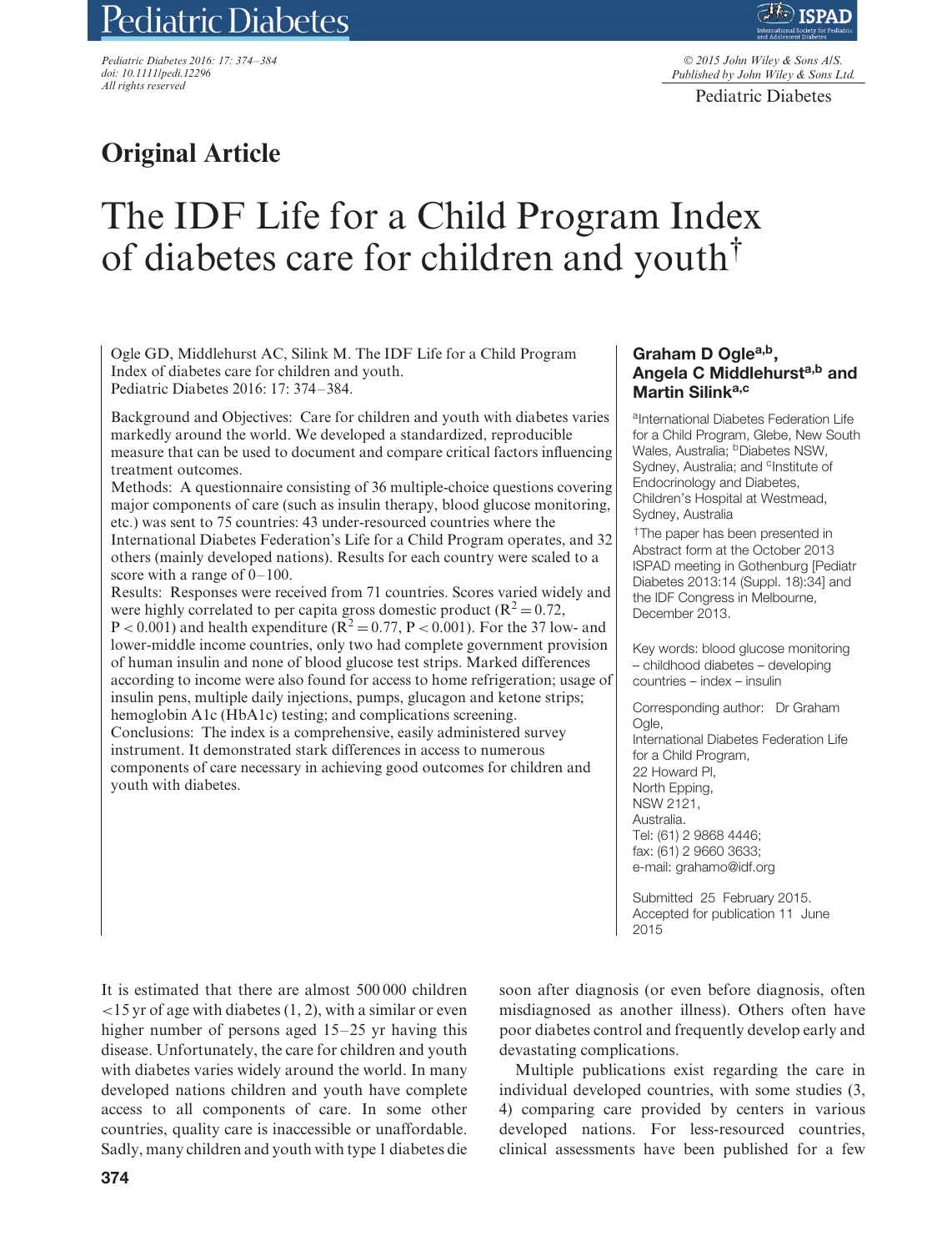countries such as Tanzania (5, 6) and Rwanda (7). The International Diabetes Federation (IDF) survey on insulin and diabetes supplies (8), and detailed diabetes health systems assessments conducted by the International Insulin Foundation in six countries (9–12). However, these studies focus mainly on access, availability, and cost of supplies of diabetes care overall, and do not cover a number of specific components related to childhood and youth diabetes care.

Therefore we have developed an index which covers essential components of diabetes care that influence outcomes for children and youth with diabetes, including insulin (13), monitoring of glycemic control (14), diabetes education (15), and complications screening (16). The aim of the IDF Life for a Child (LFAC) Index of Diabetes Care for Children and Youth is to document the current global status of such components of care, and provide a standardized, reproducible measure that can be used to assess the availability of critical components of diabetes care which in turn influence outcomes. The index highlights areas that deserve attention within countries and across regions, will assist with local and international advocacy, and can be used to monitor improvements in provision of care.

#### **Methods**

#### Development of survey instrument

A questionnaire with 36 multiple-choice questions was developed by the investigators – two pediatric endocrinologists and one diabetes nurse educator, all with wide experience in diabetes care at all resource levels. The questions covered components of diabetes care that were grouped into five broad areas: insulin, other supplies, health professionals, organization of care, and other components of care. See Appendix 1 for details.

The questionnaire was reviewed by experts involved in multinational diabetes initiatives in Europe, Africa, and Asia. It was then piloted in two African and two Asian countries, refined according to the comments received, and finalized. Translations into French and Spanish were conducted by diabetes experts who were fluent in the respective languages.

#### Administration of survey

The questionnaire was sent to 75 countries – all 43 countries supported by or about to commence support from the IDF LFAC, along with 32 other countries to provide a global picture.

The survey was emailed to the key person(s) known to be completely aware of the standard of childhood and youth diabetes care in each country surveyed. The questionnaire was completed and returned by email.

Two versions of the questionnaire were used – 'Country' and 'Clinic'. The two versions only differed on the replacement of 'country' with 'state/province' in the wording of the 23 questions, otherwise the content for all question did not alter.

The 'Country' questionnaire was used when it was thought that the respondent would be able to answer for the situation in the entire country. This version was sent to 66 countries. In 43 of these it was sent to the person known by LFAC to be involved in coordinating childhood and youth diabetes care within the main clinic in the country – generally the senior physician at the clinic, or otherwise the head of the local diabetes association (when the latter was directly involved in coordination of care).

For 23 high- and upper-middle income countries with many leading clinics, the 'Country' questionnaire was also used as there was generally homogenous provision of government services. The questionnaire was sent to a representative clinic coordinated by a recognized expert, known to LFAC, who was familiar with care across the respective country.

The 'Clinic' questionnaire was used in nine countries as it was known by the investigators that there was no specific leading clinic and furthermore, unlike in higherincome countries with more homogenous care, it was known that care varied markedly between the clinics. These countries were: Democratic Republic of Congo, Ecuador, Ghana, Liberia, Nigeria, Pakistan (each with two questionnaires sent and returned), Thailand (3), India (4) and Mexico (6). For each of these countries a mean score of each question was used in the overall analysis.

#### Developing the scale

The minimum score for each question was 0, and the maximum score varied from 2 to 8 depending on the number of options. The minimum possible total raw score was 0 and the maximum 131. Raw scores for each question (from 0–2 to 0–8 depending on the number of options) were scaled to a score of 0–10. This provided a total score of 0–360. This total was then divided by 3.6 so as to be expressed as a score with a minimum of 0 and a maximum of 100.

## Relationship to income levels and health expenditure

Health expenditure (HE) per capita, and gross domestic product (GDP) per capita based on purchasing power parity (PPP) in current international dollars was acquired for each country from the World Bank website (17) (generally 2012 data). The same source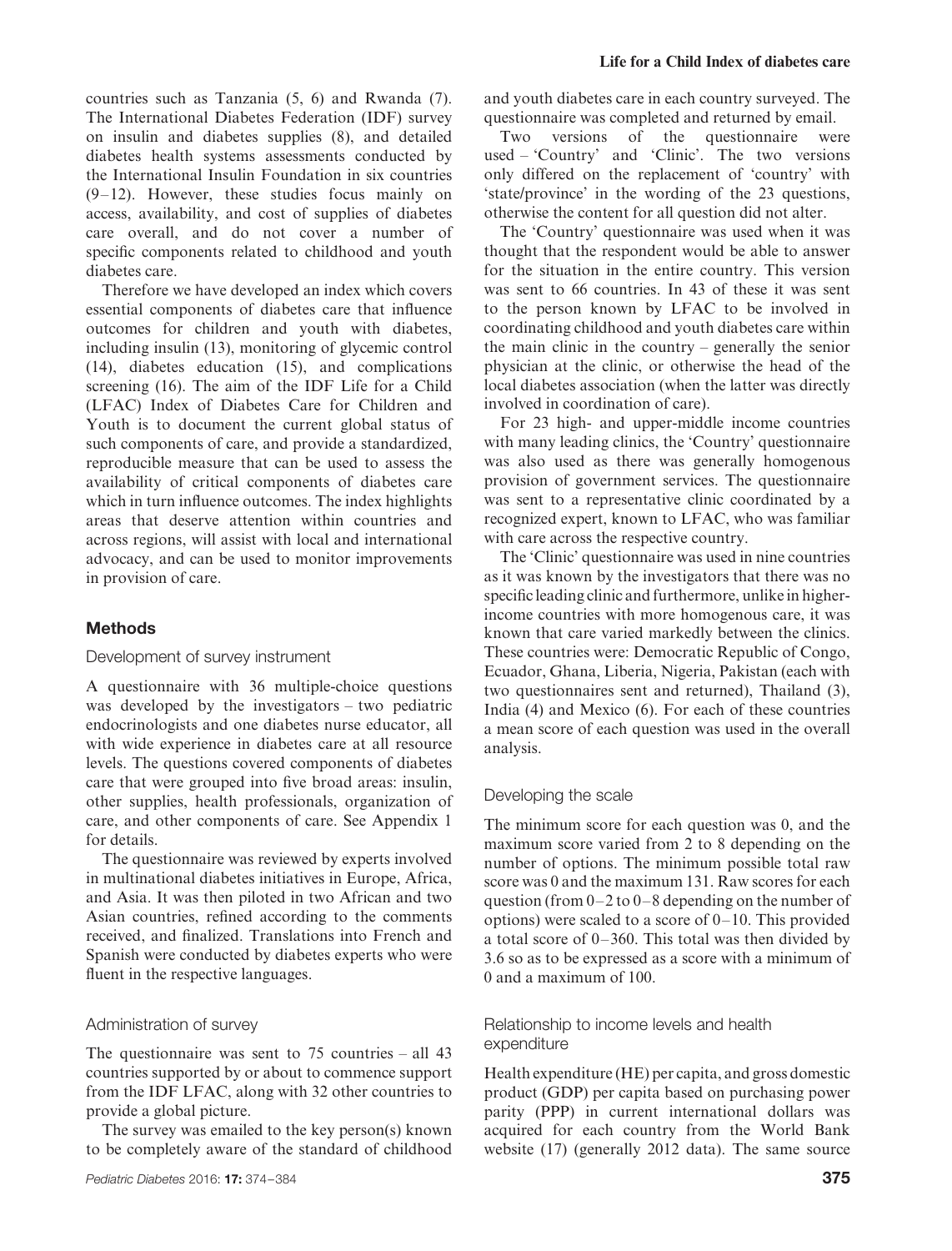was accessed to classify all countries as low income, lower-middle income, upper-middle income, or high income. If World Bank data was not available, the CIA Factbook was used (18).

## Statistical analysis

Trend analysis across income levels was performed in sas using the Cochran–Armitage test, adjusted using the Benjamini–Hochberg False Discovery Rate to control for multiple comparisons. Correlation was calculated by Pearson's test. A p value of *<*0.05 was considered significant.

# **Results**

The LFAC Index questionnaire was sent to 75 countries, with 71 of these returning the questionnaire (see Table 1). No response was received from four countries – China, Indonesia, Israel, and South Africa. All 71 countries that returned the questionnaire completed all the questions.

# Overall scores

Scaled scores (maximum 100) ranged from 17.6 to 97.6 (mean 53.4). Table 1 shows the scaled score quintile for each country.

# Domain results

*Insulin.* Results for insulin provision in three agegroups  $-$  <15, 15–18, and 18–25 yr were averaged as there was no significant difference when evaluated across age groups. A total of 2.3% of countries had no government/non-government organization (NGO) provision with insulin available only through private pharmacies, in 8.5% there was some provision through NGOs in one or more major centers only, in 5.2% there was some provision through government sources (GS) in one or more major centers only, in 19.7% provision in major centers and some regional areas by NGOs, in 16.9% provision in major centers and some regional areas by GS, in 7.5% full provision of human insulin by NGOs  $(+/-$  some GS), in 7.0% full provision of human insulin by GS, in 9.4% full provision of human insulin and some provision of analog insulin by GS, and in 23.5% full provision of analog insulin by GS.

At the institution that filled out the questionnaire, the most common insulin regimen was twice-daily premixed insulin in 16 countries; twice-daily regular and NPH insulin in 18; multiple daily injections (3–4/day) of human insulin in nine; multiple daily injections of analog  $+/-$  human insulin in 21; and pump therapy in 7.

Table 1. Scaled LFAC Index score (out of 100) for each country surveyed

| Numbers of |    |                                                                                                                                                                                                                                                      |  |  |  |  |  |
|------------|----|------------------------------------------------------------------------------------------------------------------------------------------------------------------------------------------------------------------------------------------------------|--|--|--|--|--|
| Score      |    | countries Countries (in alphabetical order)                                                                                                                                                                                                          |  |  |  |  |  |
| $0 - 19$   | 6  | Burkina Faso, Burundi, Haiti, Liberia,<br>Mauritania, Solomon Islands                                                                                                                                                                                |  |  |  |  |  |
| $20 - 39$  | 20 | Cambodia, Dominican Republic,<br>Democratic Republic of Congo,<br>Ecuador, Ethiopia, Gambia, Ghana,<br>Guatemala, Guyana, Iraq, Jamaica,<br>Kenya, Nepal, Nigeria, Papua New<br>Guinea, Republic of Congo,<br>Tajikistan, Togo, Vietnam,<br>Zimbabwe |  |  |  |  |  |
| $40 - 59$  | 20 | Azerbaijan, Bangladesh, Bolivia,<br>Egypt, Eritrea, Fiji, India, Maldives,<br>Mali, Mexico, Morocco, Pakistan,<br>Philippines, Rwanda, Sri Lanka,<br>Sudan, Tanzania, Thailand, Uganda,<br>Uzbekistan                                                |  |  |  |  |  |
| $60 - 79$  | 7  | Bermuda, Botswana, Cayman Islands,<br>Cuba, Malaysia, Montenegro,<br>Romania                                                                                                                                                                         |  |  |  |  |  |
| $80 - 100$ | 18 | Australia, Czech Republic, Denmark,<br>France, Germany, Hungary, Ireland,<br>Italy, Japan, Korea, Luxembourg,<br>Netherlands, New Zealand, Norway,<br>Singapore, Sweden, United<br>Kingdom, United States                                            |  |  |  |  |  |

Country-wide, the most common insulin regimen was twice-daily premixed insulin in 20 countries; twicedaily regular and NPH insulin in 20; multiple daily injections (3–4/day) of human insulin in 6; multiple daily injections of analog +/− human insulin in 21; and pump therapy in 4.

*Other supplies.* For children *<*15 yr, there was no government provision of blood glucose meters and strips with few children monitored in nine countries, some provision through non-government sources in 33, complete provision (two or more tests per day) by non-government sources in 6, and full provision by government in 23. Results were similar in the 15–18 yr age-group, with less government or non-government provision in some countries in the 18–25 yr age group.

In 12 countries there was no government support for syringes and limited access from other sources – families must buy syringes privately. There was some provision of syringes through nongovernment sources in 24, and full provision in 7. Five countries had full syringe provision by the government, 6 had full pen provision, 7 had some government assistance with pumps, and 10 full government assistance with pumps.

Clinics in four countries had no access to hemoglobin A1c (HbA1c) testing. Five countries had laboratory equipment only in the main clinic, 25 in the main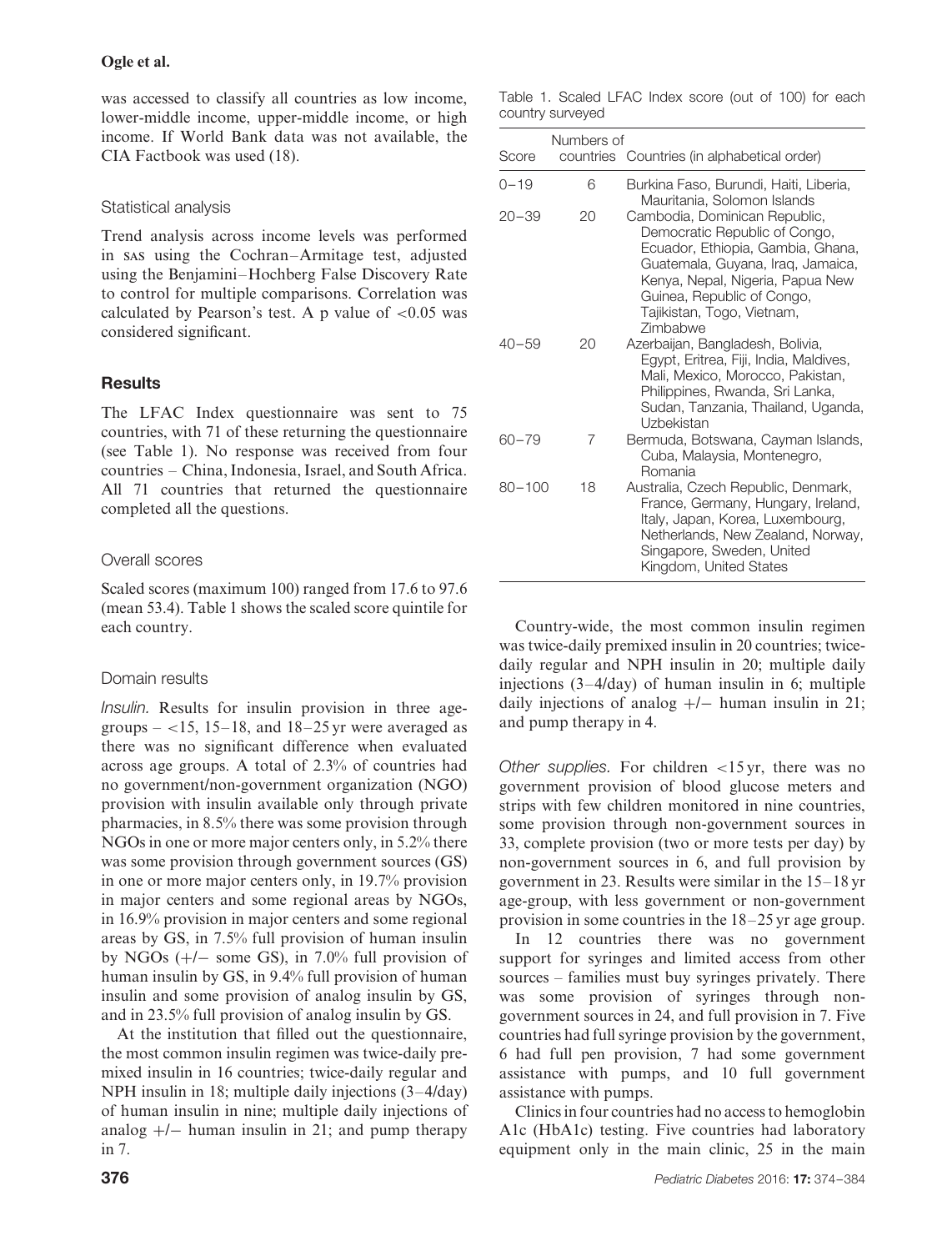and also in regional clinics. Twenty had point-of-care testing in the main clinic alone and 17 also in regional clinics. In 12 countries families must pay all costs of medical care and laboratory testing. Twelve had some support from non-government sources and 17 had support from GS. Full support was available from non-government sources in 4, and from GS in 26.

More than 25% of families needed to travel long distances (*>*2 h traveling time each way) for supplies and review in 29 countries. In 19 countries, 5–25% of families had long travel times, and in 23% of countries *<*5% of families had long travel times.

*Health professionals.* The highest level of pediatric diabetes nurse training was a general nurse in 12 countries. There was a nurse with interest in diabetes in 14, a trained diabetes nurse educator in the major clinic in 19, and a trained diabetes nurse educator also in regional clinics in 26.

Eighteen countries did not have any other health professionals in the diabetes care team. Fourteen had a dietician in the surveyed clinic, 16 had a dietician and social worker in the surveyed clinic, 4 also had dieticians in regional clinics, and 19 had dieticians and social workers in both the surveyed and also regional clinics.

*Organization of care.* There was no pediatric or adolescent clinic in 17 countries – children and youth were cared for within the adult clinic. Care was provided through pediatric clinic(s) in 34 countries, and a further 20 had a pediatric and also a transition clinic. The estimated proportion of children and youth receiving 'standard care' at the surveyed clinic was *<*10% in 11 countries, 10–33% in 6, 34–66% in 9, 67–95% in 13, and *>*95% in 32. The estimated proportion of children and youth receiving 'standard care' across the country was *<*10% in 19 countries, 10–33% in 10, 34–66% in 10, 67–95% in 11, and *>*95% in 21.

*Other components of care.* There was no active diabetes association in three countries. Nine had an association which was not an IDF member, 21 had an association that was an IDF member not actively involved in meeting the needs of children and youth with diabetes, and 38 had a member association that was active in this way. No diabetes camps or activity days had been held in nine countries. Sixteen had education half-days or days in the past, 18 had occasional camp(s), and 28 had annual camps.

There was no diabetes register or data collection in 13 countries. Thirty-five had a limited register and data collection, 8 had a comprehensive register and data collection in one region, and in 15 it was nationwide.

Seventeen countries had no data on incidence, prevalence, or types of diabetes. Seventeen others had



*Fig. 1*. Association between Life for a Child (LFAC) Index score and economic indicators (log plots). (A) Index score compared to per capita health expenditure. (B) Index score compared to per capita gross domestic product (purchasing power parity).

limited data that was not recent, 23 had limited recent data, and 14 had comprehensive data.

Relationship to income levels and HE

The scaled score was evaluated against the log-plot of 2011 per capita HE – see Fig. 1A, (data not available for Bermuda); and GDP (PPP) – see Fig. 1B. The  $R^2$ correlation to HE was  $0.77$  ( $P < 0.001$ ), and for GDP (PPP)  $0.72$  (P  $< 0.001$ ). Table 2 shows the mean scaled scores for each country income level.

The relationships of eight key indicators to country income level are shown in Fig. 2. All demonstrated a strong  $(p < 0.001)$  relationship to income level. Data on refrigeration was comparable to published country electrification rates (19). The relationships of country income level to other selected indicators are shown in Table 2.

For insulin, the lowest GDP and HE for countries where government health services could completely provide insulin was Vietnam (\$3 265 and \$95, respectively). Only 4 of the 53 countries with GDP *<* \$10 000 could provide insulin (Vietnam, Fiji, Thailand, and Egypt). Three countries of the 28 with GDP *>* \$10 000 did not provide insulin. For HE, 12 of the 40 countries with HE *>* \$100 did not provide insulin.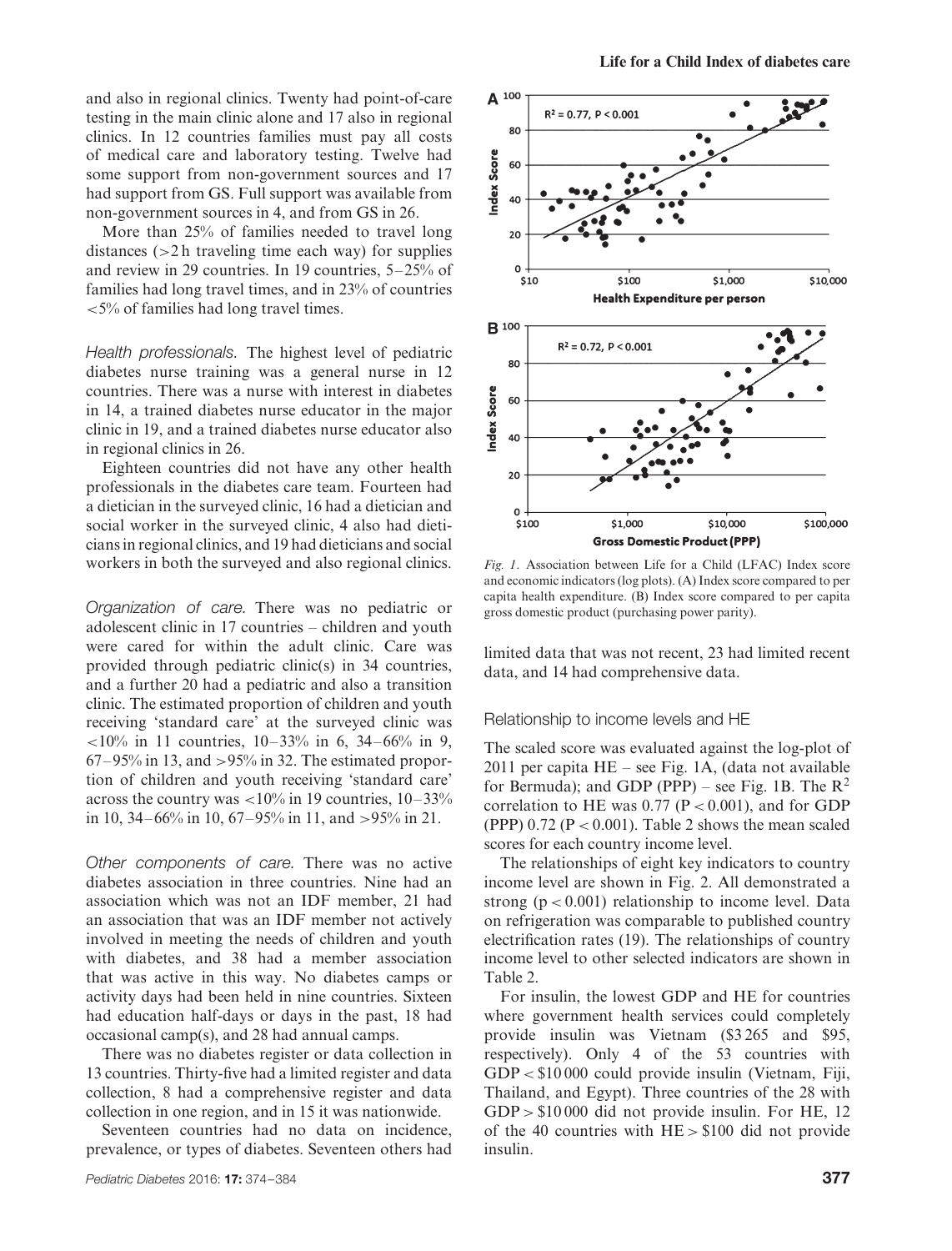### **Ogle et al.**

Table 2. Scaled LFAC Index scores, and selected indicators, according to country income levels

|                                                                                                              | Low income<br>countries<br>$(n = 19)$ | Lower-middle<br>income<br>countries<br>$(n = 18)$ | Upper-middle<br>income<br>countries<br>$(n = 14)$ | High income<br>countries<br>$(n = 20)$ | $\mathsf{P}$ |
|--------------------------------------------------------------------------------------------------------------|---------------------------------------|---------------------------------------------------|---------------------------------------------------|----------------------------------------|--------------|
| Score [mean (range)]                                                                                         |                                       |                                                   |                                                   |                                        |              |
| Scaled score (0-100)<br>Insulin (number of countries/% of countries)                                         | $31.8(17.6 - 48.0)$                   | 39.1 (14.4-59.7)                                  | $51.4(27.7 - 76.6)$                               | 88.1 (63.0-97.6)                       | < 0.0001     |
| Multiple daily injections or<br>pump therapy country-wide                                                    | $1(5.3\%)$                            | $2(11.1\%)$                                       | 7 (50.0%)                                         | 19 (95.0%)                             | < 0.0001     |
| No duty on insulin<br>Other supplies                                                                         | 9 (47.3%)                             | 7 (38.9%)                                         | 11 (78.6%)                                        | 15 (75.0%)                             | 0.02         |
| Complete syringe provision by<br>government                                                                  | 2(10.5%)                              | 3(16.7%)                                          | 5(35.7%)                                          | 18 (90.0%)                             | < 0.0001     |
| Use of insulin pens $>10\%$<br>(excluding pump therapy)                                                      | $0(0\%)$                              | $1(5.6\%)$                                        | 8 (57.1%)                                         | 20 (100%)                              | < 0.0001     |
| Point of care HbA1c testing in<br>leading center                                                             | 7 (36.8%)                             | $9(50.0\%)$                                       | 4(28.6%)                                          | 17 (85.0%)                             | 0.01         |
| $\geq$ 5% children having urine or<br>blood ketone strips at home                                            | 2(10.5%)                              | $2(11.1\%)$                                       | 3(21.4%)                                          | 20 (100%)                              | < 0.0001     |
| Full government support for<br>medical care and laboratory<br>testing                                        | $1(5.3\%)$                            | $2(11.1\%)$                                       | 6 (42.9%)                                         | 17 (85.0%)                             | < 0.0001     |
| Health professionals<br>Trained diabetes nurse<br>educator in country                                        | 11 (57.9%)                            | 12 (66.7%)                                        | 4(28.6%)                                          | 18 (90.0%)                             | 0.15         |
| Organization of care<br>Screening for eye<br>complications regularly<br>conducted in leading center          | 7 (36.8%)                             | 12 (66.7%)                                        | 9(64.3%)                                          | 20 (100.0%)                            | < 0.0001     |
| Screening for foot<br>complications regularly<br>conducted in leading center<br>(where clinically indicated) | 6(31.6%)                              | $9(50.0\%)$                                       | 7 (50%)                                           | 20 (100.0%)                            | < 0.0001     |
| 67% or more of children in<br>leading center receiving<br>standard care                                      | $4(21.0\%)$                           | 11 (61.1%)                                        | 10 (71.4%)                                        | 20 (100%)                              | < 0.0001     |
| 67% or more of children in<br>country receiving standard<br>care                                             | 3(15.8%)                              | $8(44.4\%)$                                       | $8(57.1\%)$                                       | 20 (100%)                              | < 0.0001     |
| Presence of 24-h diabetes<br>emergency call service<br>Other components of care                              | 6(31.6%)                              | 7 (38.9%)                                         | 6 (42.9%)                                         | 19 (95.0%)                             | < 0.0001     |
| Locally adapted education<br>materials for children/youth                                                    | 7 (36.8%)                             | 8 (44.4%)                                         | $8(57.1\%)$                                       | 19 (95.0%)                             | < 0.0001     |
| Some or substantial interaction<br>between health<br>professionals and<br>teachers/schools                   | 6(31.6%)                              | 4 (22.2%)                                         | $0(0\%)$                                          | 19 (95.0%)                             | < 0.001      |

HbA1c, hemoglobin A1c; LFC, Life for a Child.

P values refer to relationship of the respective indicator to country income group (assessed by trend analysis).

Conversely, all 10 countries where governments provided full assistance with pumps had GDP (PPP) *>* \$25 000 per annum).

For meters and strips, the lowest GDP and HE for countries where government health services could fully provide meters and strips was Fiji (\$4 493 and \$168, respectively). Fiji was the only country of 53 with GDP *<* \$10 000 that could provide strips. Six of the 28 countries with GDP *>* \$10 000 did not provide strips. For HE, only 2 countries of the 46 with HE *<* \$500 could provide strips (Fiji and Botswana), with 21 of 24 nations with HE *>* \$500 providing strips.

# **Discussion**

#### Key findings

The LFAC Index demonstrates stark global differences in the availability of all components of diabetes care for children and youth. The instrument was easy to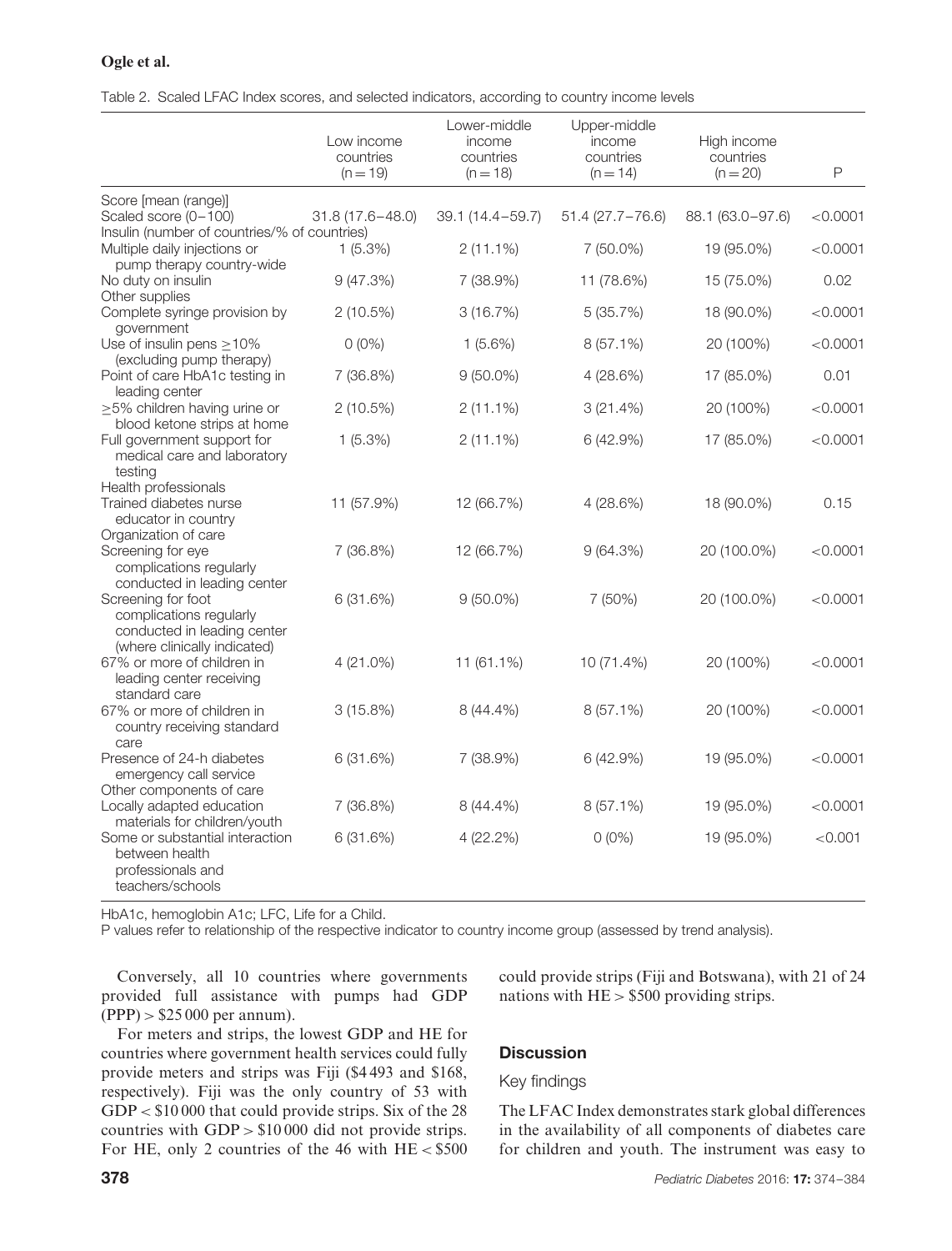

*Fig. 2*. Relationship of key indicators to country income level. (A) Complete provision by government of insulin for children *<*15 yr. (B) Complete provision by government of 2+ test strips per day for children *<*15 yr. (C) Most common insulin regimen at major center multiple daily injections or pump therapy. (D) About *>*67% of families having access to a home refrigerator. (E) About *>*5% of children having glucagon at home. (F) Pediatric endocrinologist in country. (G) Screening for microalbuminuria regularly conducted at leading center. (H) Good knowledge in country about symptoms of diabetes, with deaths from misdiagnosis thought to be very unlikely. For all graphs, the number of countries is: low income (19), lower-middle income (18), upper-middle (14), and high income (20). P values refer to relationship of the respective indicator to country income group (assessed by trend analysis).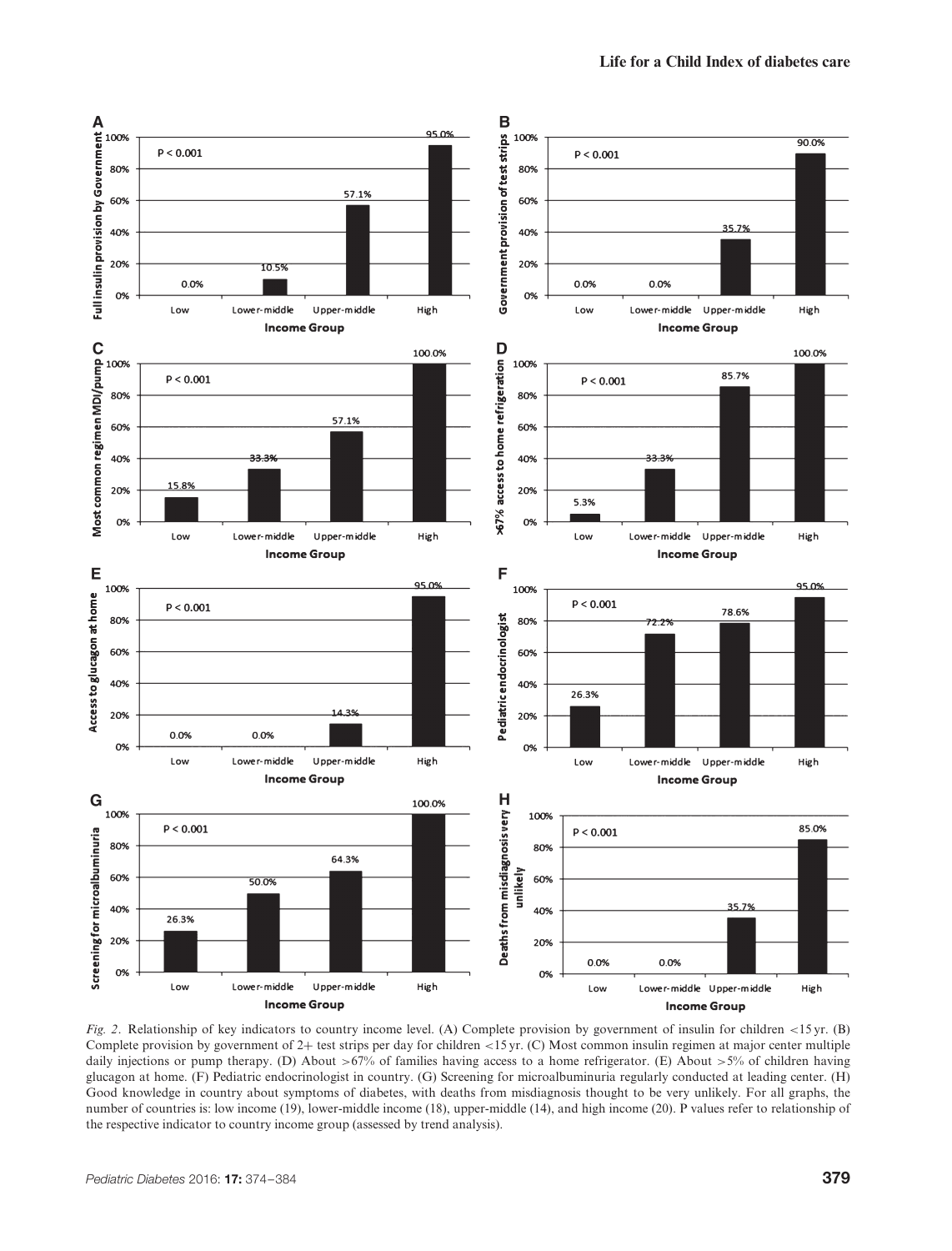use, as demonstrated by the high response rate and full completion of questions. It identifies strengths and weaknesses within countries, and indicates areas that need attention on an individual country and regional level. Key benchmarks for provision of care are defined – such as affordable provision of insulin by governments to all in need, and provision of at least 'standard care'. The results also provide baseline data that can be used as a benchmark to monitor progress over time – for instance on a second-yearly assessment. The index will also be useful in lobbying and advocacy on both a national and global scale to strive for equity of care.

The index score, and almost all key indicators were highly correlated to a country's per capita GDP, and even more highly correlated to HE. No government health service in any low-income country, and only a few in lower-middle income countries were able to provide human insulin [an essential medicine as defined by the World Health Organization (WHO) (20)] to all children in need, with fewer providing blood glucose test strips (at a very modest minimum level of two tests per day). Government provision of insulin syringes was often also poor. Access to glucagon and urine ketone strips was extremely low except for highincome countries [despite glucagon also being on the WHO essential medicines list (20)].

The study reveals further challenges with insulin therapy in that many families do not have access to home refrigeration, with insulin losing its potency much more quickly in hot environments  $(21)$ .

Deaths from misdiagnosis of diabetic ketoacidosis (DKA) are thought to be likely or very likely in most surveyed countries.

The availability of other components of youth diabetes care – the complete multidisciplinary team with a dietician and social worker, 24-h telephone advice, diabetes camps, locally produced and relevant education materials, use of standardized international or national treatment guidelines, transition clinics from pediatric to adult care, professional associations, engagement of schools – varied markedly and generally only high income countries had most or all of these in place.

# Study limitations

The major limitation of the study is that only one respondent was used in most countries. Whilst this respondent was the leading expert in all less-resourced countries and a leading expert in more resourced countries, it is possible that they were not aware of some variations in care within their country that may have led to different answers in one or more questions.

# Key implications

Without government health system support, costs can be prohibitive for families. Health Action International conducted a snapshot survey of the price of a 10 mL vial of 100 IU/mL insulin in 60 countries in 2010 (22). The mean price varied from \$13 to \$24 depending on the manufacturer. For an adolescent with diabetes receiving 45–50 U/day, an annual supply would be about 18 vials. Even at the lower price of \$13 this would cost \$234 per year. This study shows that a number of nations still impose customs duty on insulin, needlessly elevating insulin prices.

Blood glucose monitoring is even more costly  $-$  the annual cost of two test strips per day is \$219–\$730 (based on LFAC internal data from country questionnaires).

Given the high cost of supplies, even after eliminating customs duty and maximizing the impact of advocacy within a country, it still may not be possible to achieve universal coverage for all key components of care until GDP rises substantially. Even in countries where GDP is growing at 8–10% per year, this may still take some years as in many countries the current per capita GDP is *<*\$2000 and HE *<*\$100 per capita. In the interim, external assistance will often be needed if insulin, blood glucose meters and strips, and other supplies are to be provided to all children and youth in a particular country (23). In countries where there was limited government provision, adequate human insulin and provision of two test strips per day were available in many nations for most or all children due to the dedicated actions of local diabetes associations and clinics, in partnership with international initiatives such as IDF LFAC, Changing Diabetes in Children, and Insulin for Life. Covering over 40 countries, these initiatives have the potential to make a substantial impact (23–25).

Syringes usually cost around \$0.20 so the total cost of single-use syringes is substantial. Even though this is 'off-label' use, syringes (and lancets) are often reused a number of times in lower-resourced countries, apparently generally with no consequences. However, there are limits beyond which the injection becomes too painful, and risk of infection presumably increases with time.

Delivery systems and insulins that are the standard in most high-income countries are costly. Pen needles and insulin cartridges are more expensive than use of syringes and vials. Use of analog insulins and insulin pump therapy is more costly again. Such interventions have advantages, but quality outcomes can be achieved without these components, and governments should not divert limited funds to their use until all more basic components of diabetes care can be delivered.

Glucagon and ketone strips help prevent serious episodes of hypoglycaemia and hyperglycaemia, and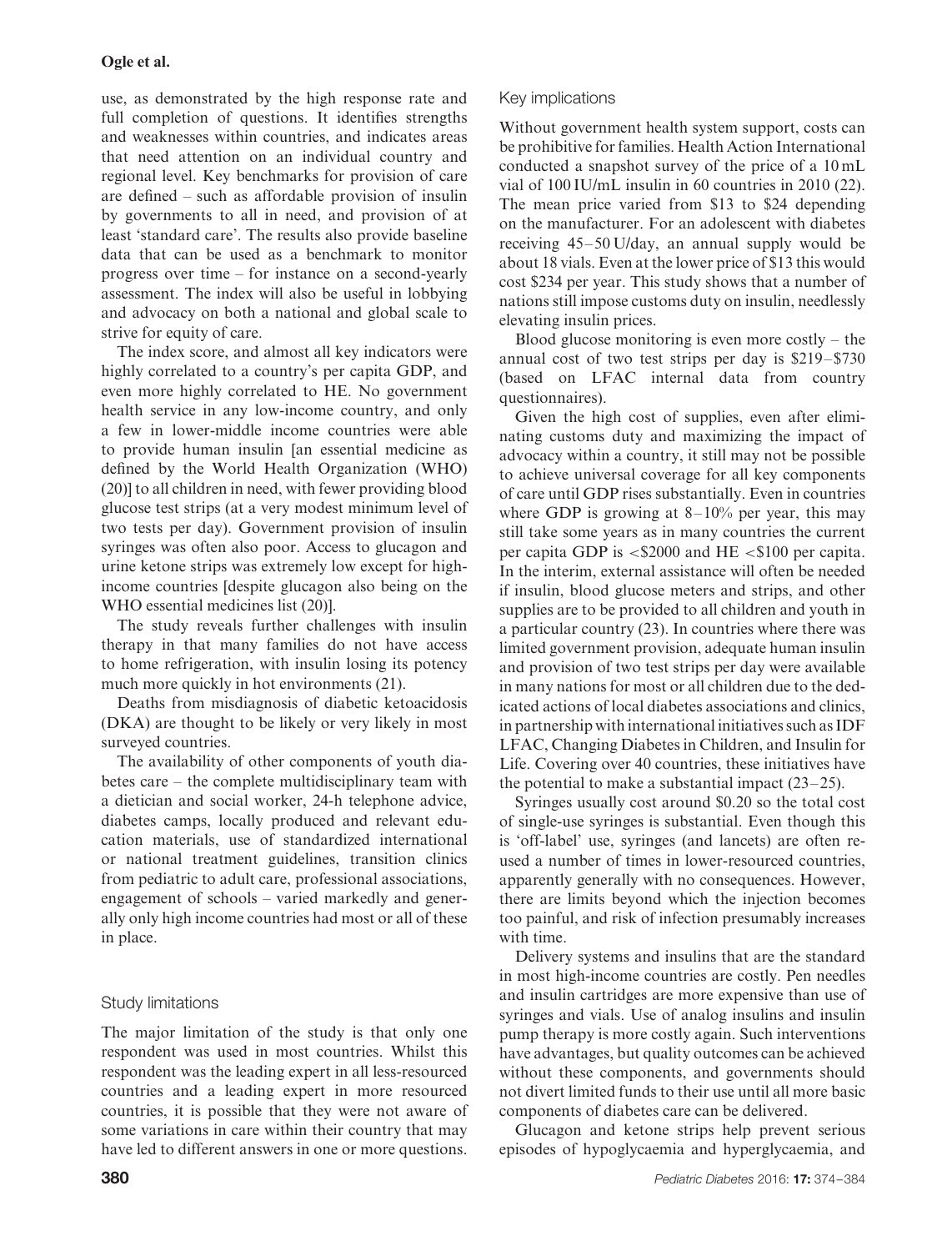reports to LFAC indicate that fatalities from both of these conditions are not uncommon in such countries. The wider introduction of urine ketone strips should be promoted as this is a relatively inexpensive supply, with glucagon also to be encouraged for families that can afford it.

Further efforts in complications screening are strongly indicated as poorer blood glucose control and complications are more frequent in lower-resourced settings (5, 7).

A number of lower-income countries now have pediatric endocrinologists. This is partly due to the training schools in Nairobi and Lagos established by European Society of Pediatric Endocrinology (ESPE) and International Society for Pediatric and Adolescent Diabetes (ISPAD).

Only one key indicator was not correlated to GDP – the presence of at least one trained diabetes nurse educator in the country. Regional analysis indicated that nurse educators were less common in Central Asia, South America, and South-East Asia, which may reflect the more physician-centric nature of the health systems. This is in contrast to some African and Pacific nations where the number of doctors is often limited, and nurses make clinical assessments and have prescribing rights.

Misdiagnosis of DKA is known in many countries, with often fatal consequences. Diabetes in young people and even adults is frequently misdiagnosed as malaria, gastroenteritis, typhoid, pneumonia, malnutrition, or human immunodeficiency virus infection/acquired immune deficiency syndrome (HIV/AIDS) (26, 27). Such deaths can still occur in developed nations (28). The authors believe that misdiagnosis is likely to be the commonest cause of death for children with diabetes in less-resourced countries.

### Future directions

The introduction of multiple daily dose regimens would be a useful intervention in many countries, as a number are still using twice-daily injections of pre-mixed or of individual mixtures of shortand long-acting insulin. We note that blood glucose monitoring, health professional training, and education of young patients and their families must be in place for this changeover to occur – otherwise harm could result from an increased risk of severe hypoglycaemia.

Some pharmaceutical companies do offer preferential insulin pricing to low income countries, and development of regional pooled procurement programs may result in lower prices (as occurred with inhaled corticosteroids for asthma through the asthma drug facility) (29, 30). An increase in the number of insulin and blood glucose monitoring manufacturers may also lead to reduced prices.

Given the frequent lack of home refrigeration, studies on the efficacy of alternate methods of cooling (such as evaporative cooling using a clay pot) would be valuable, as would more detailed information on the stability of newer insulins at prolonged higher temperatures.

Education campaigns are needed to address deaths from misdiagnosis and late diagnosis of DKA. Such programs have been shown to reduce the incidence of DKA (31, 32), and IDF LFAC and ISPAD are promoting and facilitating use of a six-icon poster (showing the six commonest presenting features of type 1) in appropriate languages (33).

Registers, incidence and prevalence data, and epidemiology studies aid clinical management, teaching, resource allocation, and advocacy, and should be encouraged and fostered. Establishment of a mentoring/teaching relationship between a lower-resourced center and a developed country center with more advanced care can help with health professional training and establishment of diabetes camps.

In conclusion, the LFAC Index of Diabetes Care for Children and Youth provides a straightforward method of assessing critical components of diabetes care globally. The results highlight gaps on a country level, and reveal regional and global patterns, thus guiding local and international interventions, and assisting advocacy. The index could also be used to show rates of improvements over time, and assist in monitoring of interventions.

# **Acknowledgements**

This study was partly funded by the Leona M and Harry B Helmsley Charitable Trust, and Fondation de l'Orangerie.

### **Conflict of interest**

No potential conflicts of interest relevant to this article were reported.

# **Author Contributions**

G. O. designed the study, conducted the analysis and wrote the manuscript, and is the guarantor. A. M. implemented the study and contributed to the analysis and manuscript. M. S. was involved in the study concept and design, and reviewed and edited the manuscript. The authors thank the experts who answered the survey from all the countries involved, Rachel Miller and Trevor Orchard (University of Pittsburgh) for assistance with the statistical analysis, and Mark Atkinson (University of Florida) for helpful comments on the manuscript.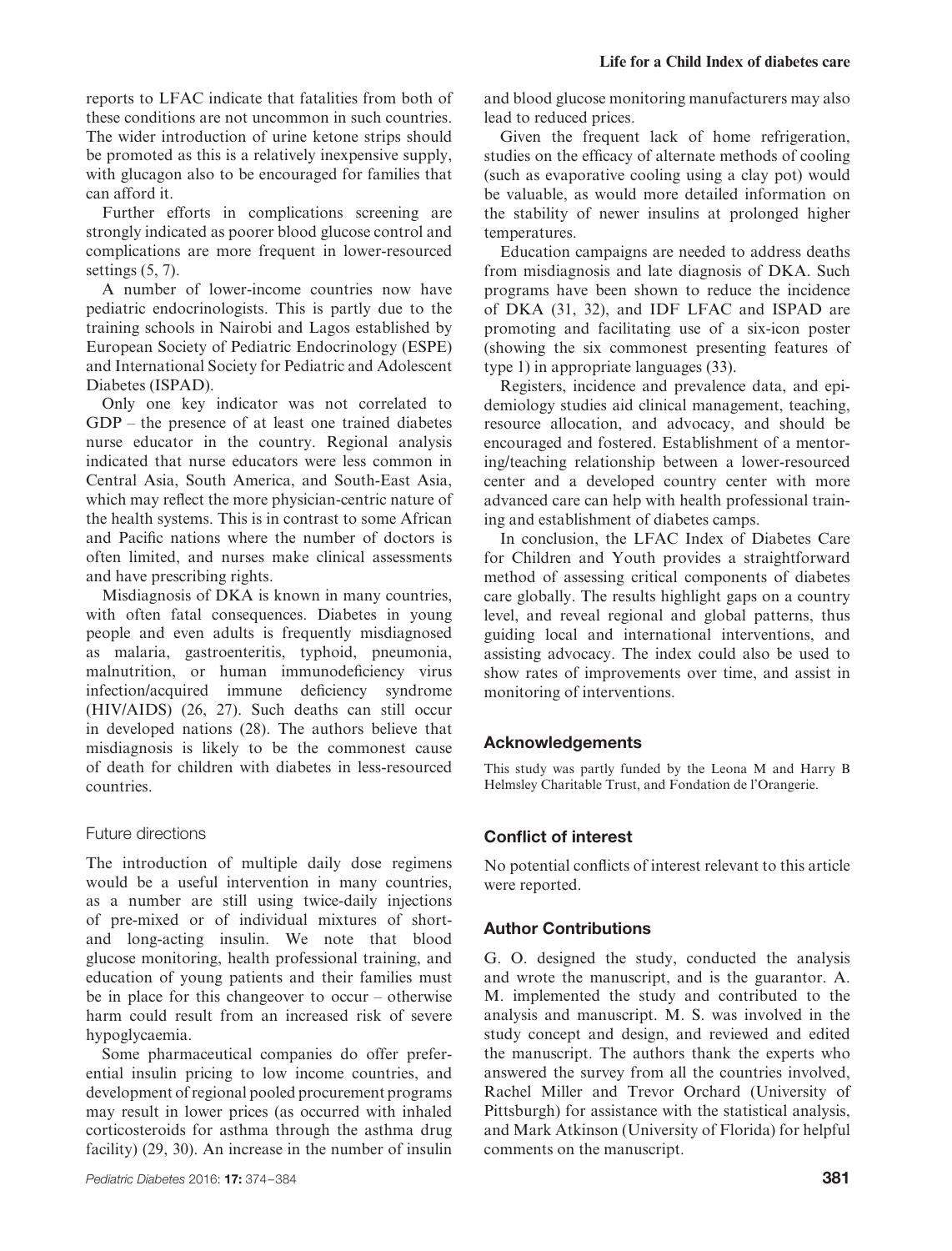# **References**

- 1. International Diabetes Federation. IDF Diabetes Atlas. 6th edn. Brussels: International Diabetes Federation,  $2003 \cdot 44 - 45$
- 2. PATTERSON C, GUARIGUATA L, DAHLQUIST G, SOLTÉSZ G, Ogle G, Silink M. Diabetes in the young – a global view and worldwide estimates of numbers of children with type 1 diabetes. Diabetes Res Clin Pract 2014: 103: 161–175.
- 3. Mortensen HB, Robertson KJ, Aanstoot HJ, Hvidøre Study Group on Childhood Diabetes et al. Insulin management and metabolic control of type 1 diabetes mellitus in childhood and adolescence in 18 countries. Diabet Med 1998: 15: 752–759.
- 4. Cameron FJ, de Beaufort C, Aanstoot H-J et al. Lessons from the Hvidoere International Study Group on childhood diabetes: be dogmatic about outcomes and flexible about approach. Pediatr Diabetes 2013: 14: 473–480.
- 5. Majaliwa ES, Munubhi E, Ramaiya K et al. Survey on acute and chronic complications in children and adolescents with type 1 diabetes at Muhimbili National Hospital in Dar es Salaam, Tanzania. Diabetes Care 2007: 30: 2187–2192.
- 6. Mukama LJ, Moran A, Nyindo M, Philemon R, Msuya L. Improved glycemic control and acute complications among children with type 1 diabetes mellitus in Moshi, Tanzania. Pediatr Diabetes 2013: 14: 211–216.
- 7. Marshall SL, Edidin D, Sharma V, Ogle G, Arena VC, ORCHARD T. Current clinical status, glucose control, and complication rates of children and youth with type 1 diabetes in Rwanda. Pediatr Diabetes 2013: 14: 217–226.
- 8. International Diabetes Federation. Access to Insulin and Diabetes Supplies, Diabetes Atlas. 2nd edn. Brussels: International Diabetes Federation, 2003: 193–205.
- 9. Beran D, Yudkin JS, de Courten M. Assessing health systems for type 1 diabetes in sub-Saharan Africa: developing a 'Rapid Assessment Protocol for Insulin Access'. BMC Health Serv Res 2006: 6: 17.
- 10. Beran D, Yudkin JS, de Courten M. Access to care for patients with insulin-requiring diabetes in developing countries: case studies of Mozambique and Zambia. Diabetes Care 2005: 28: 2136–2140.
- 11. Beran D, Higuchi M. Delivering diabetes care in the Philippines and Vietnam: policy and practice issues. Asia Pac J Public Health 2013: 25: 92–101.
- 12. Beran D, Abdraimova A, Akkazieva B, McKee M, BALABANOVA D, YUDKIN JS. Diabetes in Kyrgyzstan: changes between 2002 and 2009. Int J Health Plann Manage 2013: 28: e121–e137.
- 13. Danne T, Bangstad H-J, Deeb L et al. Insulin treatment. Pediatr Diabetes 2014: 15 (Suppl. 20): 115–134.
- 14. Rewers MJ, Pillay K, de Beaufort C et al. Assessment and monitoring of glycemic control. Pediatr Diabetes 2014: 15 (Suppl. 20): 102–114.
- 15. Lange K, Swift P, Pankowska E, Danne T. Diabetes education. Pediatr Diabetes 2014: 15 (Suppl. 20): 77–85.
- 16. Donaghue KC, Wadwa RP, Dimeglio LA et al. Microvascular and macrovascular complications. Pediatr Diabetes 2014: 15 (Suppl 20): 257–269.
- 17. World Bank Open Data (available from https://www. data.worldbank.org)
- 18. Central Intelligence Agency The World Factbook (available from https://www.cia.gov/library/publications/ the-world-factbook/)
- 19. International Energy Agency. World Energy Outlook Access to Electricity (available from http://www.iea.org/ publications/worldenergyoutlook/resources/energy development/accesstoelectricity/
- 20. World Health Organisation. WHO Model lists of essential medicines (available from http://www.who.int/ medicines/publications/essentialmedicines/en/.
- 21. Brange J. Stability of Insulin: Studies on the Physical and Chemical Stability of Insulin in Pharmaceutical Formulation. Boston: Kluwer Academic Publishers, 1994.
- 22. Health Action International 2010. A one-day snapshot of the price of insulin across 60 countries (available from http://www.haiweb.org/medicineprices/07072010/ Global briefing note FINAL.pdf).
- 23. Atkinson M, Ogle GD. Improving diabetes care in less-resourced countries – challenges and opportunities Lancet Diabetes and. Endocrinology 2013: 1: 268–270.
- 24. Paudyal B, Ogle G, Shrestha S, Allen H. Treating type 1 diabetes in Nepal: experience from Patan Hospital and the International Diabetes Federation Life for a Child program. Pediatr Diabetes 2012: 13 (Suppl. 17): 136.
- 25. Marshall SL, Edidin DV, Arena VC et al. Glucose control in Rwandan youth with type 1 diabetes following establishment of systematic HbA1c based, care and education. Diabetes Res Clin Pract 2015: 107: 113–122.
- 26. Rwiza HT, Swai ABM, McLarty DG. Failure to diagnose ketoacidosis in Tanzania. Diabet Med 1986: 3: 181–183.
- 27. Makani J, Matuja W, Liyombo E, Snow RW, Marsh K, WARRELL DA. Admission diagnosis of cerebral malaria in adults in an endemic area of Tanzania: implications and clinical description. QJM 2003: 96: 355–362.
- 28. Ali Z, Levine B, Ripple M, Fowler DR. Diabetic ketoacidosis – a silent death. Am J Forensic Pathol 2012: 33: 189–193.
- 29. Beran D, Basey M, Wirtz V, Kaplan W, Atkinson M, YUDKIN JS. On the road to the insulin centenary. Lancet 2012: 380: 1648.
- 30. Ait-Khaled N, Enarson DA, Bissell K, Billo NE. Access to inhaled corticosteroids is key to improving quality of care for asthma in developing countries. Allergy 2007: 62: 230–236.
- 31. Vanelli M, Chiari G, Ghizzoni L et al. Effectiveness of a prevention program for diabetic ketoacidosis in children. An 8 year study in schools and private practices. Diabetes Care 1999: 22: 7–9.
- 32. King BR, Howard NJ, Verge CF et al. A diabetes awareness campaign prevents diabetic ketoacidosis in children at their initial presentation with type 1 diabetes. Pediatr Diabetes 2012: 13: 647–651.
- 33. International Diabetes Federation Life for a Child Program DKA awareness program (available from http:// www.idf.org/lifeforachild/education-resources/dkaawareness)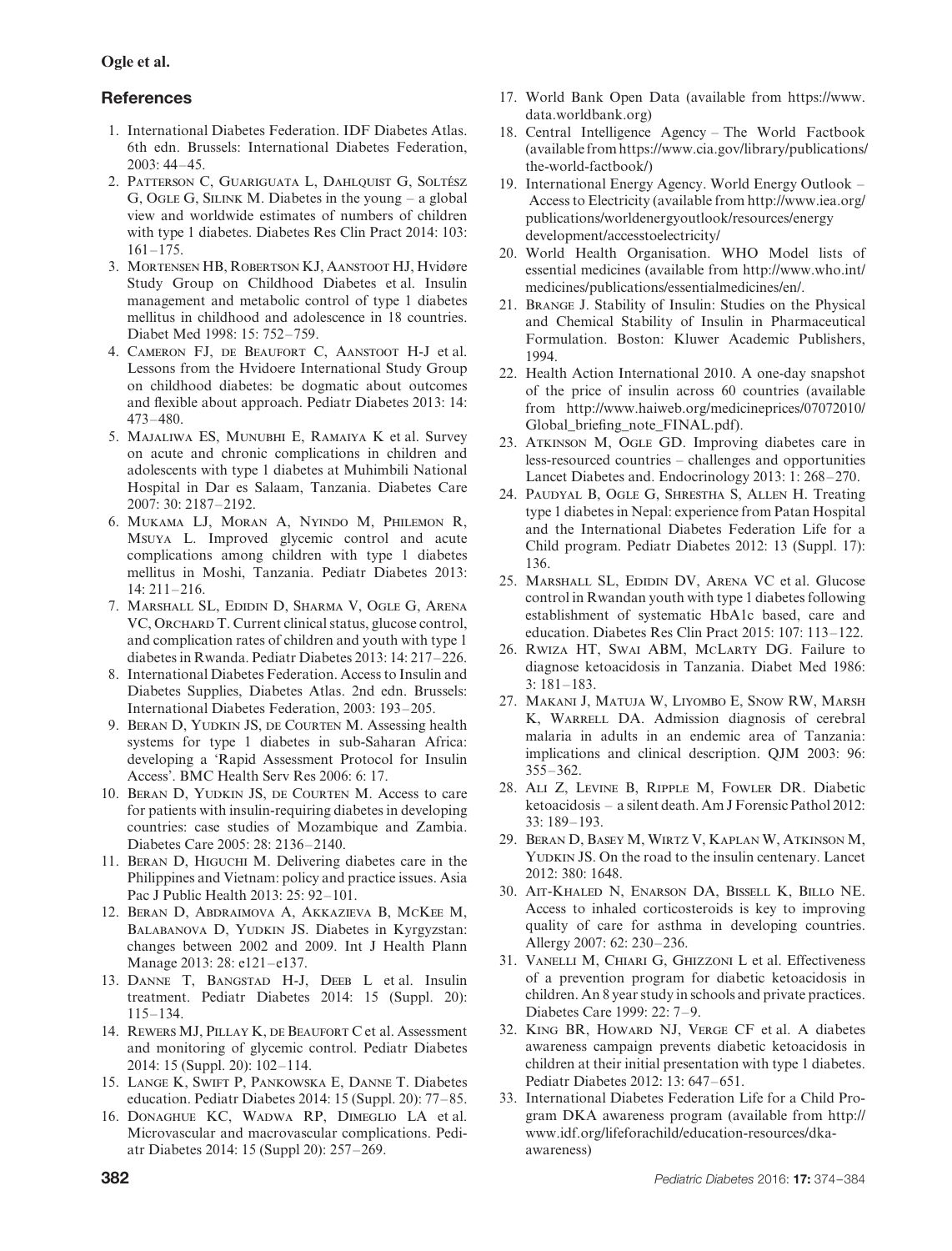# **Appendix 1. Questions in survey instrument (multiple choice answer options depended on question)**

Section 1 – Insulin

Q1: What is the insulin situation for children *<*15 yr in your country?

Q2: What is the insulin situation for youth aged 15–18 yr in your country?

Q3: What is the insulin situation for youth aged 18–25 yr in your country?

Q4: What insulin regimen is used for the majority of children and adolescents with type 1 at your center?

Q5: What insulin regimen is most commonly used for children and adolescents with type 1 at other centers in the country?

Q6: What is the current situation regarding import duties and taxes on insulin in your country?

Q7: How many families in your country have a refrigerator in their own home to store the insulin?

Section 2 – Other supplies

Q8: In your country, where do children and youth obtain insulin delivery systems (syringes/pens/pumps) from?

Q9: In your country, what percentage of children, excluding any on pump therapy, use an insulin pen instead of syringes/needles?

Q10: In your country, where do children *<*15 obtain meters and strips from?

Q11: In your country, where do adolescents (15–18 yr-old) with diabetes obtain meters and strips from?

Q12: In your country, where do 18–25 yr olds with diabetes obtain meters and strips from?

Q13: What is the status of HbA1c testing in your country?

Q14: What percentage of children and youth in your country with type 1 has urine ketone strips at home?

Q15: What percentage of children and youth in your country with type 1 has glucagon at home?

Q16: Who is responsible for funding the cost of medical care and laboratory testing in your country, other than glucose and HbA1c, for children and youth with diabetes?

Q17: Overall, what percentage of families of children and youth in your country with diabetes must travel considerable distances for diabetes supplies and review?

Section 3 – Other health professionals

Q18: What is the highest level of pediatric diabetes training in the diabetes team in your country?

Q19: What is the highest level of pediatric nurse diabetes training in your country?

Q20: What other health professionals are included in the diabetes team in your country?

Q21: What professional endocrinology organizations exist in your country?

#### Section 4 – Organization of care

Q22: How is your center currently structured with regards to diabetes care?

Q23: What is the current situation regarding complications screening for microalbuminuria for children and youth in your center?

Q24: What is the current situation regarding eye complications screening for children and youth in your center?

Q25: What is the current situation regarding feet complications screening for children and youth in your center?

Q26: What is the estimated proportion of children and youth with diabetes in your center receiving 'standard' care (adequate insulin, self-blood glucose monitoring and HbA1c testing, and some diabetes education)?

Q27: What is the estimated proportion of children and youth with diabetes in your country receiving 'standard' care (adequate insulin, self-blood glucose monitoring and HbA1c testing, and some diabetes education)?

Q28: Availability and use of treatment guidelines for management of diabetic ketoacidosis (guidelines may be ISPAD, IDF/ISPAD, CDiC, or locally developed)

Q29: What emergency care – 24-h telephone oncall service – is available to children and youth with diabetes and their families?

### Section 5 – Other factors

Q30: What diabetes education materials for type 1 diabetes in children and youth are available in your country?

Q31: Is there an active Diabetes Association in your country?

Q32: Concerning diabetes camps in your country ....

Q33: What level of knowledge do health professionals in your country (outside your center) have regarding symptoms of diabetes and ketoacidosis in children and youth?

Q34: Is there a childhood and youth diabetes data collection system in your country?

Q35: What level of childhood and youth diabetes epidemiology data is available in your country?

Q36: In your country, what is the degree of engagement between diabetes health professionals and teachers at schools attended by the children and youth with diabetes?

We thank all the experts who returned the questionnaire: Australia: Assoc. Prof. Bruce King, John Hunter Children's Hospital, Newcastle. Azerbaijan: Dr Gunduz Ahmadov Endocrine Centre,